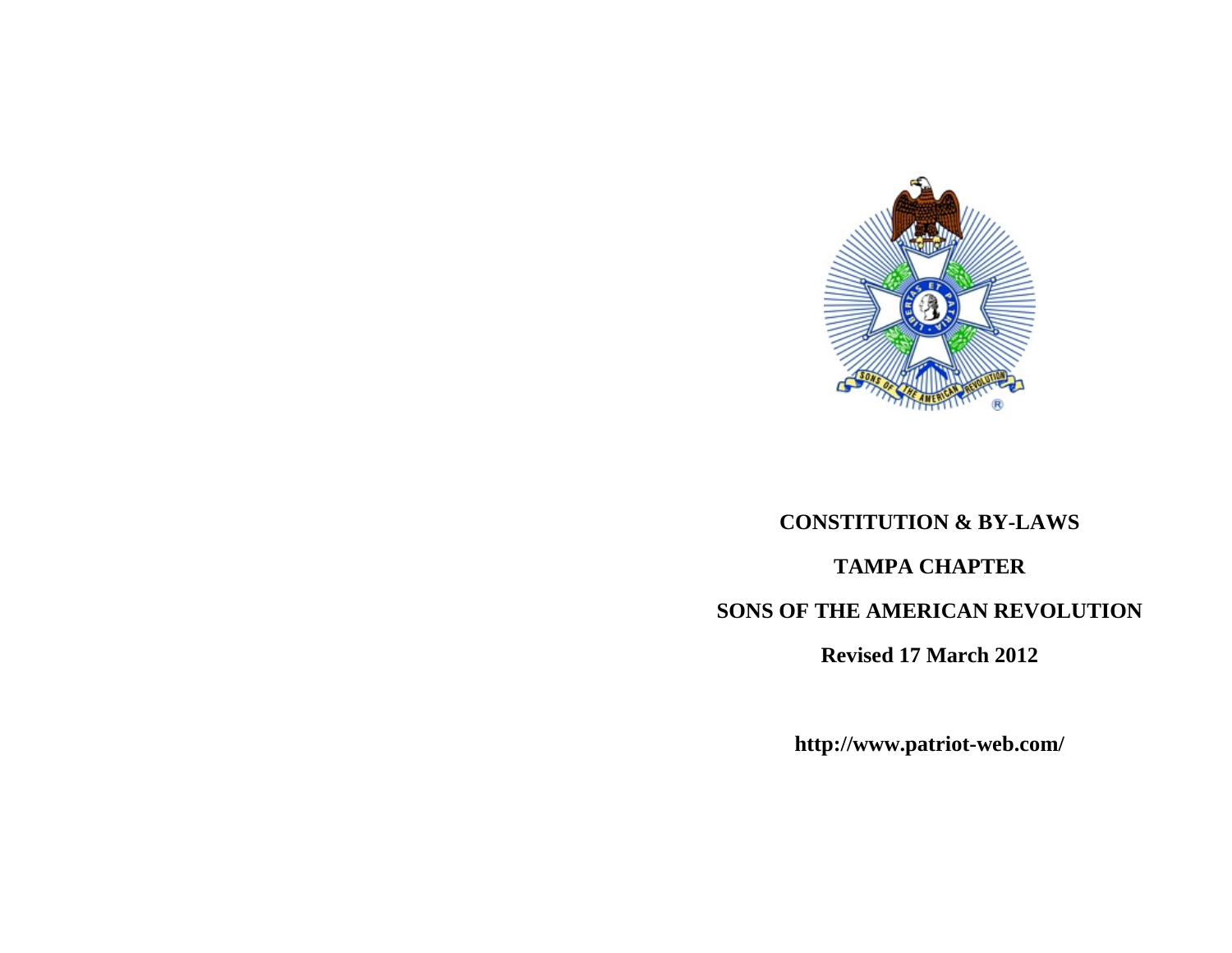## PLEDGE TO THE SAR

We, descendants of the heroes of the American Revolution, who by their sacrifices established the United States of America, reaffirm our faith in the principles of liberty and our Constitutional Republic, and solemnly pledge ourselves to defend them against every foe.

## THE AMERICAN CREED

I believe in the United States of America, as a government of the people, by the people, for the people, whose just powers are derived from the consent of the governed; a democracy in a republic, a sovereign nation of many sovereign states; a perfect union, one and inseparable; established on those principles of freedom, equality, justice, and humanity, for which American patriots sacrificed their lives and fortunes. I therefore believe it is my duty to my country to love it, to support its constitution, to obey its laws, to respect its flag, and to defend it against all enemies.

## RECESSIONAL

Until we meet again, let us remember our obligations to our forefathers, who gave us our Constitution, the Bill of Rights, an independent Supreme Court and a Nation of Free Men.

# **CONSTITUTION OF THE TAMPA CHAPTER, SAR**

#### **Article I - Name**

The name of this organization shall be: Tampa Chapter, Sons of the American Revolution. It is organized under the Florida Society, SAR.

#### **Article II - Objectives**

The objectives of the Chapter are declared to be patriotic, historical, and educational and shall include those intended or designed to perpetuate the memory of those who, by their services or sacrifices during the war of the American Revolution achieved the independence of the American people; to unite and promote fellowship among their descendants; to inspire them and the community at large with a more profound reverence for the principles of government founded by our forefathers; to encourage historical research in relation to the American Revolution; to celebrate the anniversaries of the prominent events of the War and the Revolutionary period; to foster true patriotism; to maintain and extend the institutions of American freedom; and to carry out the purposes expressed in the Preamble of the Constitution of the United States and the injunctions of President Washington in his Farewell Address to the American people.

The Chapter shall not carry on activities of propaganda, attempt to influence legislation or participate in political campaigns.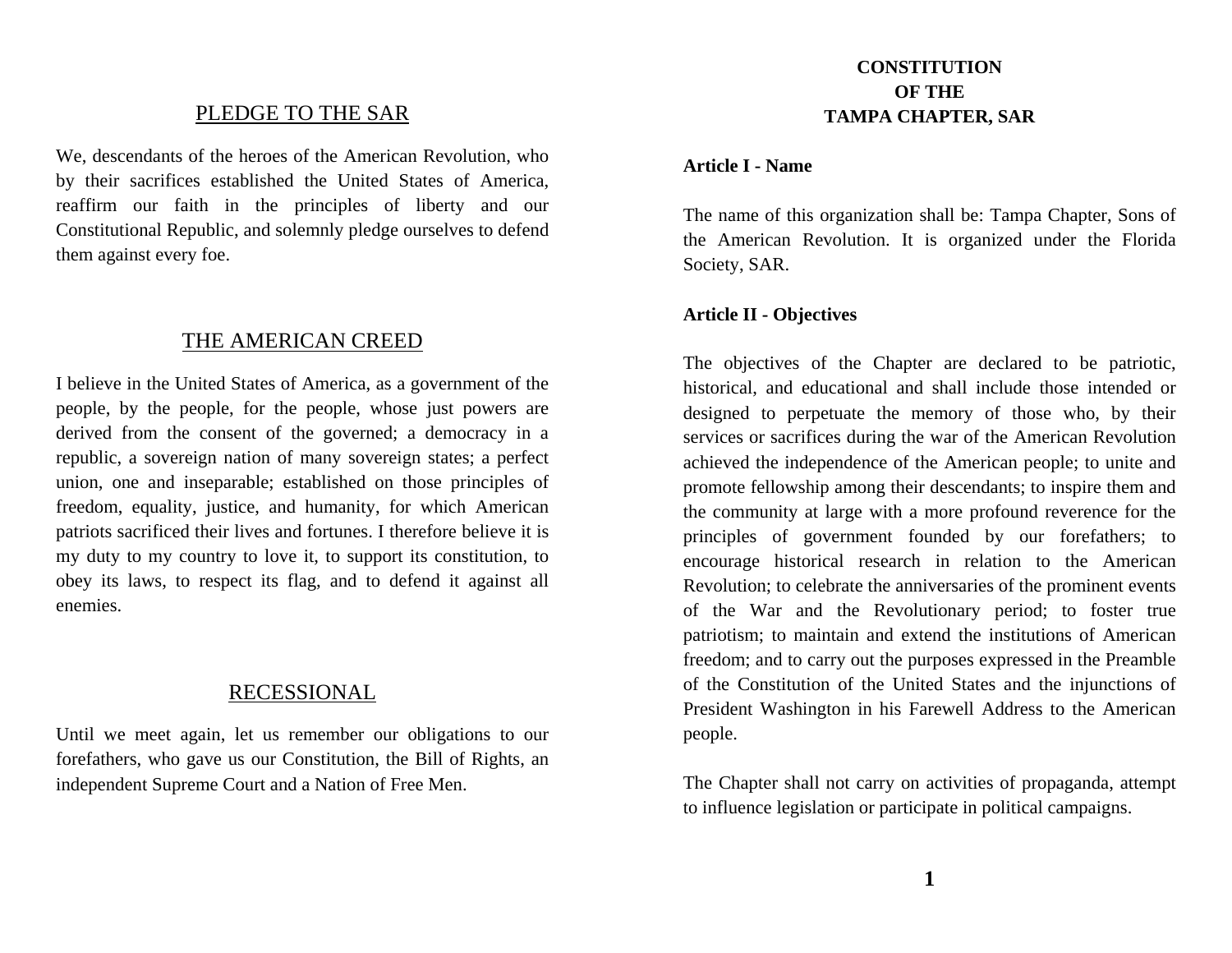### **Article III – Eligibility for Membership**

Section 1. Any male, 18 years of age or older, shall be eligible for membership in the Tampa Chapter who, being a citizen of good repute in the community, is the lineal descendant of an ancestor who was at all times unfailing in loyalty to, and rendered active service in the cause of American Independence either as an officer, soldier, seaman, marine, militiaman or minuteman, in the armed forces of the Continental Congress of any one of the several Colonies or States, as a signer of the Declaration of Independence, as a member of a Committee of Safety or Correspondence, as a member of any Continental, Provincial, or Colonial Congress or Legislature, as a foreign national of, but not limited to, France, Germany, Poland, Spain, Sweden or Switzerland who rendered service in the cause of American Independence or as a recognized patriot who performed actual service by overt acts of resistance to the authority of Great Britain, provided, however, that no person advocating the overthrow of the Government of the United States by use of force or violence shall be eligible for membership in this Chapter.

Section 2. Applicants will fall in one of several classes of membership as specified in the Official Handbook of the National Society, Sons of the American Revolution.

#### **Article IV – Officers and Board of Governors**

Section 1. The Officers of the Chapter shall be:

President Vice President Secretary Treasurer Genealogist/Registrar Chancellor

## Chaplain Historian Sergeant-at-Arms

Section 2. The Board of Governors shall consist of the elected Officers of Section 1, Supra, plus the immediate Past President and two Members-at-Large, who shall be elected each year during the elections of Officers.

## **Article V – Parliamentary Authority**

The rules set forth in the most current edition of Robert's Rules of Order shall govern all meetings of this Chapter and of the Board of Governors in which they are not inconsistent with the Constitution and By-Laws of the National and State Societies, the Articles of Incorporation of the National and State Societies and any special rules of order the National and State Societies may adopt.

## **Article VI - Amendments**

This Constitution may be amended by a vote of two-thirds of the members present at any regular meeting of the Chapter, provided a quorum is present and the proposed amendment shall have been presented at either a regular Chapter meeting or in writing at least one month prior to the vote. Publication of the proposed amendment on the Chapter Website and announcement of the same at a regular meeting and by electronic mail at least one month before the vote shall be considered sufficient notification within the intent of this Article. Amendments shall become effective upon adoption.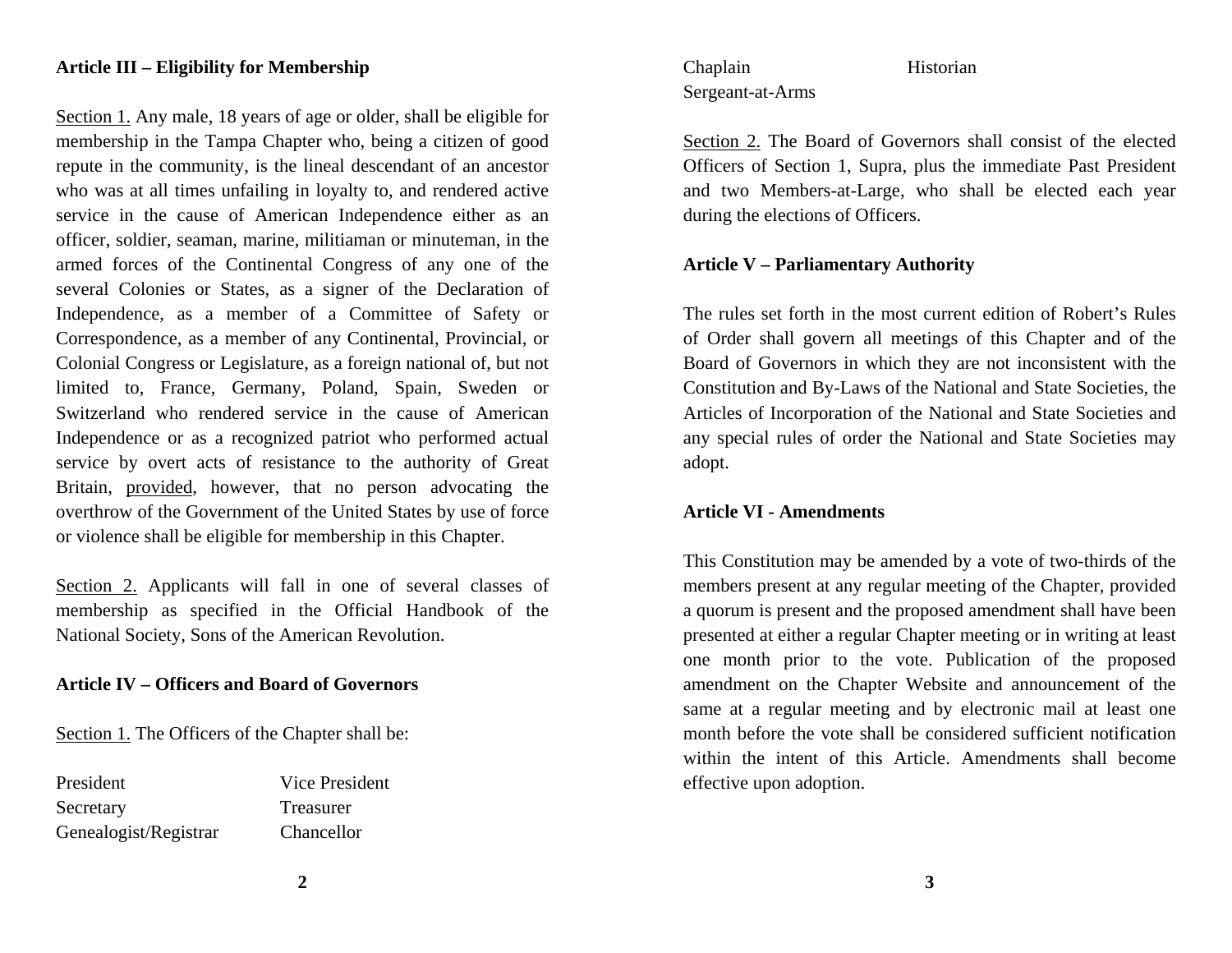# **BY-LAWS OF THE TAMPA CHAPTER, SAR**

## By-Law 1 – Membership

Section 1. Application for membership in the National Society shall be made through the Chapter and the Florida Society in accordance with current procedures established by those Societies and must be accompanied by the requisite fees and dues. An applicant for membership shall be sponsored by two members of the National Society in good standing and the applicant shall make oath that the statements in his application are true to the best of his knowledge and belief.

Section 2. New members shall be inducted at a regular meeting and shall be presented with their Certificate of Membership, after which they shall take the SAR Pledge, during which all members shall stand.

Section 3. Requests for reinstatement, transfer and dual membership shall be processed in accordance with procedures established by the National and Florida Societies and must be accompanied by the requisite fees and dues.

.Section 4. Members who are able to establish their eligibility on the services of more than one Revolutionary ancestor may file a supplemental application. Supplemental applications must be filed in accordance with procedures established by the National Society and must be accompanied by the requisite fees. Each supplemental membership may be denoted by a gold star worn on the breast ribbon or neck ribbon.

Section 5. A copy of each member's application shall be retained by the Chapter Secretary, either in paper or electronic form.

Section 6. The official designation of a member of the Chapter shall be "Compatriot."

## **By-Law 2 – Officers and Board of Governors**

Section 1. The Officers of the Chapter shall be those enumerated in the Constitution.

Section 2. There shall be a Board of Governors as enumerated in the Constitution.

Section 3. The Board of Governors – a majority of those present constituting a quorum – is empowered to:

- a. Exercise general control and management of the affairs and business of the Chapter, and
- b. Declare any office vacant for good cause, and
- c. Fill an Officer vacancy occurring after the general election; the member so appointed to an unexpired term shall hold that office with full power until the next regular election.

Section 4. The President shall, when present, preside as Chairman of the Board of Governors and shall have a vote.

Section 5. Meetings of the Board of Governors shall be held at the call of the President or at the request of the members of the Board, acting in concert, and should occur as often as may be required to properly discharge the responsibilities of the Board.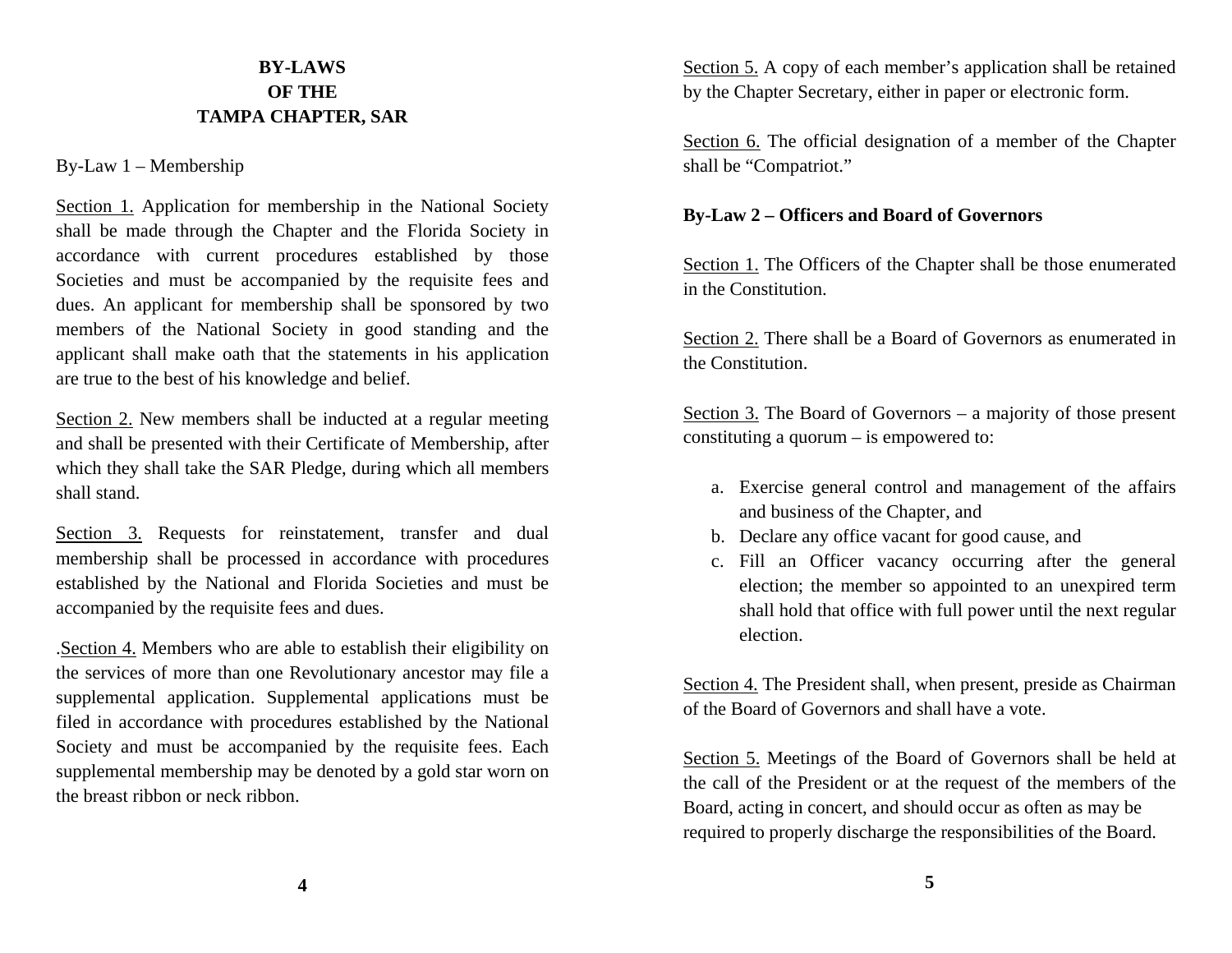The date, time and location of all meetings of the Board of Governors shall be communicated in advance to the members of the Chapter and shall be open to all members of the Chapter who wish to attend. An announcement of a Board of Governors meeting at a regular meeting of the Chapter or by electronic mail shall be considered sufficient notification within the intent of this By-Law.

Section 6. None of the elected or appointed officers shall receive any remuneration.

## **By-Law 3 - Meetings**

Section 1. The Chapter shall meet monthly with the exception of June, July and August at a date, time and place selected by the Board of Governors. Additional meetings may be held at the discretion of the Board of Governors.

Section 2. The order of business at chapter meetings shall be established by the President and shall include, but is not limited to, an Invocation, the Pledge of Allegiance to the Flag of the United States, the Pledge to the SAR, Minutes of the previous meeting, Reports from the Board of Governors, the SAR Recessional and a Benediction. The order of business may be altered or suspended when joint meetings are held with other Chapters or Societies.

Section 3. Ten (10) members or 20% of the membership at the prior year-end, whichever is greater, shall constitute a quorum for the conduct of business at a regular or special meeting and a majority vote of those present shall determine the will of the Chapter, except as otherwise provided herein.

### **By-Law 4 - Communications**

Section 1. The Chapter shall maintain a website for the benefit of its members and members of the public seeking information on the Chapter and its activities.

Section 2. The Chapter shall publish a newsletter for those months in which regular meetings are held. The newsletter shall be distributed by electronic mail at least one week prior to each regular meeting.

## **By-Law 5 - Elections**

Section 1. The election of the Officers of the Chapter and the Members-at-Large of the Board of Governors shall be held each year at the November meeting.

Section 2. To prepare for election, not later than the September meeting the President shall call for nominations from the floor of three members to constitute a Nominating Committee to propose a slate of Officers for the ensuing year. The three nominees receiving the greatest number of votes shall constitute this Committee. The slate of Officers proposed by the Nominating Committee at the November meeting may be supplemented by nominations from the floor. Voting shall be by written ballot if requested by any member.

Section 3. Newly elected Officers and Members-at-Large of the Board of Governors shall take office at the December meeting of the Chapter.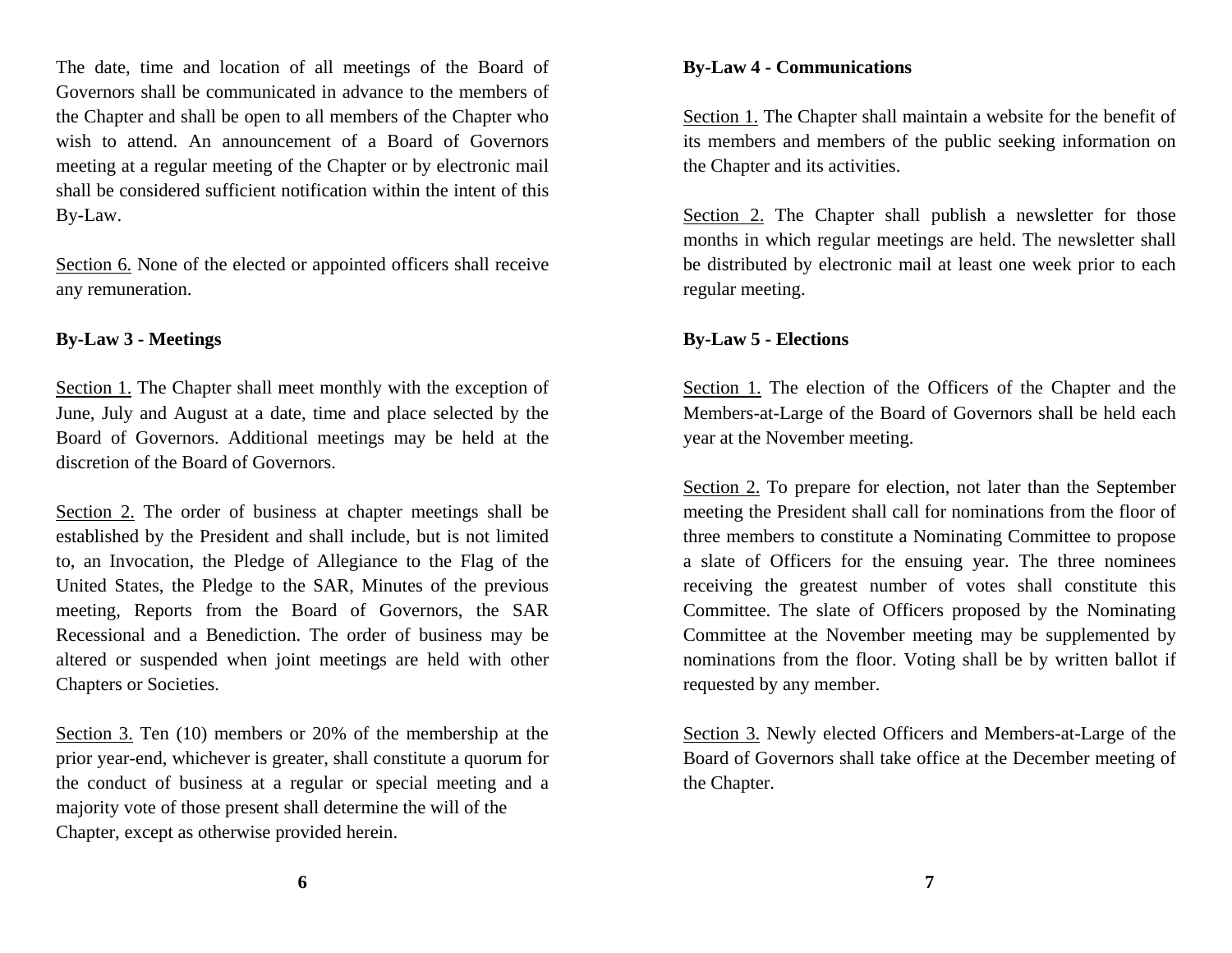## **By-Law 6 - Committees**

Section 1. The Chapter President shall appoint all Committees except the Nominating Committee and shall be an ex-officio member of the same.

Section 2. Within thirty (30) days after taking office the President shall appoint standing committees at his discretion.

Section 3. The President shall appoint such other committees as he shall deem necessary.

## **By-Law 7 – Fiscal**

Section 1. The fiscal year of the Chapter shall be from January 1 through December 31.

Section 2. The annual dues to the Chapter shall be set by the Board of Governors with the approval of the membership.

Section 3. All funds of the Chapter with the exception of a nominal Petty Cash Fund shall be held on deposit in the name of the Chapter in an FDIC insured bank or FSLIC insured savings and loan association. Expenditures shall be by check drawn on such bank or savings and loan association, signed by the Treasurer. In the event of the unavailability of the Treasurer, the President may sign checks. All expenditures must be accompanied by a competent receipt.

Section 4. Other than dues and fees assessed by the National and Florida Societies, this Chapter shall incur no obligations without prior approval of the Board of Governors. Notwithstanding the foregoing, the President may approve individual expenditures up to \$100. The Chapter shall be prohibited from incurring liabilities in excess of Chapter assets.

Section 5. No Chapter funds shall be expended for the personal benefit of any Chapter member, but that shall not preclude the reimbursement for expenses reasonably incurred in the performance of official duties, subject to the prior approval of each expense by the Board of Governors or the President. Reimbursements to the Treasurer shall be made by check signed by the President.

Section 6. There shall be an annual audit of the funds of the Chapter, and such other audits as may be required, by a committee of two members appointed by the President. The annual audit shall be conducted after January 1 and completed before February 1.

## **By-Law 8 – Dissolution**

In the event of dissolution of the Chapter, the Board of Governors shall, after paying or making provision for payment of all liabilities of the Chapter, convey all assets of the Chapter, including the Chapter Flags, to the Florida Society of the Sons of the American Revolution, Inc.